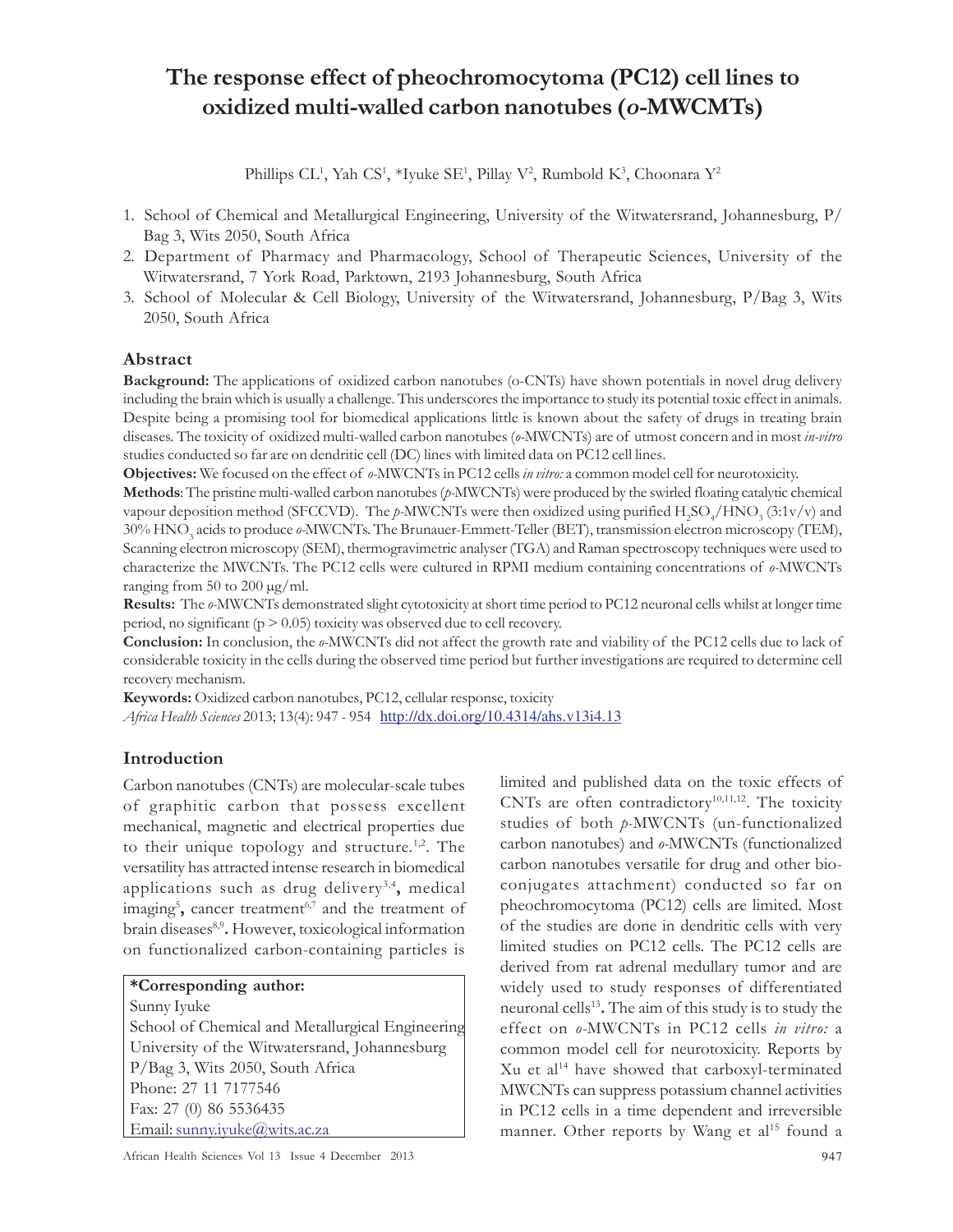decrease in cell viability of PC12 cells due to single walled CNTs (SWCNTs) expressing oxidative stress. Using other cell lines, Zhang et al<sup>16</sup> showed that acid treated MWCNTs and SWCNTs have an increased cytotoxic effect in human cervical carcinoma HeLa cells when compared to the untreated CNTs (pristine CNTs). Also Bottini and colleagues<sup>17</sup> compared the toxicity of pristine MWCNTs to o-MWCNTs on human T lymphocyte cells. They found that  $\theta$ -MWCNTs were more toxic than p-MWCNTs, with the formal inducing loss of cell viability through apoptosis at dosses of 400 µg/ml.

#### Methods

#### Chemicals and reagents

The ferrocene, sulphuric and nitric acid, methanol, diethyl ether and ethanol were obtained from Merck Chemicals (Pty) Ltd, South Africa. The argon and acetylene gases were obtained from Afrox Ltd South Africa. The RPMI medium, fetal bovine serum, and horse serum (Sigma-Aldrich, St Louis, MO, USA) and other reagents used were all of analytical grade.

#### Production of carbon nanotubes

The modification of the chemical vapour deposition (CVD), termed the swirled floating catalyst  $(SFCCVD)^{18}$  was used to produce the  $p$ -MWCNTs. It consists of a vertical silica plug flow reactor that is immersed in a furnace connected to a temperature regulator with valves, rotameter and a pressure controller. The CNTs were produced by the catalytic decomposition of acetylene in argon gas flow using ferrocene as the catalyst. The production was carried out at a reactor temperature range of 700 – 900 ºC and ferrocene heated at 150ÚC for 1 h reaction time using acetylene with flow rate of 100 ml/min. The transmission electron microscopy(TEM, JEOL JEM-100S), scanning electron microscopy (SEM), Brunauer-Emmett-Teller (BET, Micromeritics Tristar), Raman spectroscopy, and Thermogravimetric analysis (TGA, Perkin Elmer TGA 4000 Thermogravimetric Analyser) were used to characterise the synthesized CNTs.

#### Functionalization of carbon nanotubes.

The pristine MWCNTs (p-MWCNTs) were oxidised using  $\text{H2SO}_4/\text{HNO3}$  in a 3:1 (v/v) and 30%  $\text{HNO}_3$ acids to create the carboxylic groups (-COOH) by sonication. The solution was then filtered and washed several times with distilled water to remove residual acids (pH neutal) and then dried at  $50^{\circ}$ C in an oven. The oxidation procedure modifies the p-MWCNTs surfaces with carboxylic groups resulting into MWCNT-COOH (figure. 1), which are required for further coupling<sup>4</sup>. The  $o$ -MWCNTs were then sterilely (filtration) and serially (10-fold dilution) diluted in RPMI medium in a biosafety cabinet and sonicated as stock solution.

#### PC12 neuronal cell culture

PC12 cells (obtained from the Department of Pharmacy and Pharmacology, University of the Witwatersrand, South Africa) were maintained in RPM1 medium supplemented with 10% v/v donor horse serum,  $5\%$  v/v fetal bovine serum and  $1\%$  v/ v PenStrap (penicillin and streptomycin). All cells were cultured in plastic culture flasks at 37ÚC in a 5% CO<sub>2</sub> humidified incubator (HERA Cell, Thermo Electron Corporation).

#### Cell-viability

A CytoTox-Glo assay was used to measure cell viability. All samples were sterilized for 24 h under UV irradiation. The PC12 cells were seeded in each well containing 0, 50, 100 and 200  $\mu$ g/ml of  $\theta$ -MWCNTs. They were then incubated at 0, 2, 4, 22 and 24 hr.

## Cytotoxicity of carbon nanotubes towards PC-12 neuronal cells

To determine the cytotoxicity of CNTs in PC-12 neuronal cells, the CytoTox-Glo™ Promega assay (Madison, USA) was used according to the manufacturer's instructions (Niles et al 2007).

 In a 96-well plate, cells were prepared by adding 12µl of PC12 cell culture to each well in triplicates. Twelve microliter of freshly prepared sterile media containing CNTs (containing 2, 50, 100 and 200 µg/ml of o-MWCNTs) were then added to the 96 well plates containing cells. The cells were then added and cultured for not more than 24 hr, as recommended by the manufacturer. After 2, 4, 22 and 24hr of incubation 12.5µl of CytoTox-Glo Cytotoxicity Reagent was added to all wells. The 96-well plate was then taken to the Victor X3 and mixed by orbital shaking for about 30 seconds and incubated at room temperature for 15 min. The luminescence was then measured onVictor X3 (PerkinElmer) and recorded (representing signal obtained from dead cells). 12.5µl of lysis reagent (Assay kit) was then added to each and mixed again by orbital shaking for 30 seconds and incubated at room temperature for 15 minutes. The Luminescence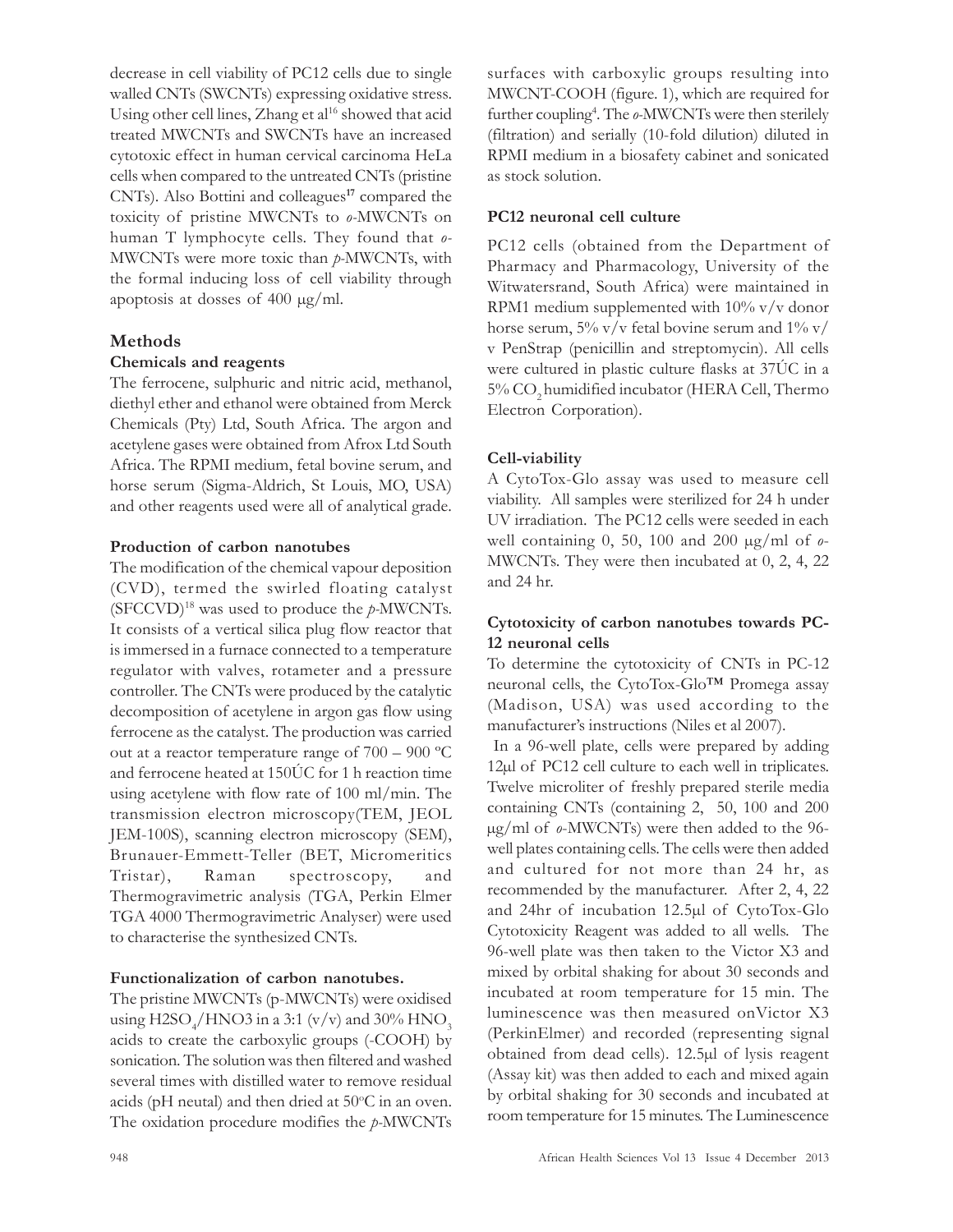was recorded again on Victor X3 (Signal obtained from total cell population). This procedure was repeated at 4, 22 and 24 hr incubation, to obtain the luminescent contribution to viable cells.

## Morphometric analysis of PC12 cells

Cells were placed onto a glass slide using a micropipette and covered with a cover slip before viewing. The morphology of PC12 cells after treatment was studied under a bright field microscope (Olympus Optical CO. Ltd, Tokyo, Japan).

# Statistical Analyses

Statistical analyses were performed using the analysis of variance (One-Way ANOVA) to compare between the triplicates and Student T-test to compared between p-MWCNTs and o-MWCNTs using the Origin 6.0 Professional software and was considered statistically significant  $p \le 0.05$ . All the experiments were done in triplicates and data shown as mean ± SD.

# Ethics Clearance

The proposed study was submitted for ethical consideration and approval by the University of the Witwatersrand Research Ethics Committee.

# Results

Figure 1 shows the creation of the o-MWCNTs from p-MWCNTs and how carboxyl (-COOH) groups are aligned on the o-MWCNTs. The o-MWCNTs in this case is known as functionalized MWCNT with carboxylic ends (MWCNT-COOH).



Figure 1: Oxidation of pristine MWCNT to create MWCNT-COOH

The  $\rho$ -MWCNTs and  $\rho$ -MWCNTs morphologies were viewed using the TEM and SEM. The TEM micrograph structures of p-MWCNTs are shown in figure. 2a, while those of the  $\theta$ -MWCNTs (1:3)  $\text{HNO}_{3}:\text{H}_{2}\text{SO}_{4}$  and 30%  $\text{HNO}_{3}$  acids) are shown in figures 2b and 2c. Figure 3a shows the SEM micrograph of p- MWCNTs while Figure 3b 30%  $HNO<sub>3</sub>$  oxidized and figure 3c 1:3  $HNO<sub>3</sub>:H<sub>2</sub>SO<sub>4</sub>$ oxidized MWCNTs. Both the p-MWCNTs and o-MWCNTs sizes ranged from  $53 \pm 12$  nm in diameter and length of 2.5  $\pm$  0.5  $\mu$ m.



Figure 2a: TEM micrograph of pristine MWCNTs, 2b: Oxidized MWCNTs after1:3  $\rm HNO_3:H_2SO_4$ acid treatment and 2c:  $30\%$  HNO<sub>3</sub> oxidized MWCNTs.

Figures 3a: SEM Micrograph of  $p$ - MWCNTs, 3b:  $30\%$  HNO<sub>3</sub> oxidized and 3c: 1:3 HNO<sub>3</sub>:H<sub>2</sub>SO<sub>4</sub> oxidized MWCNTs.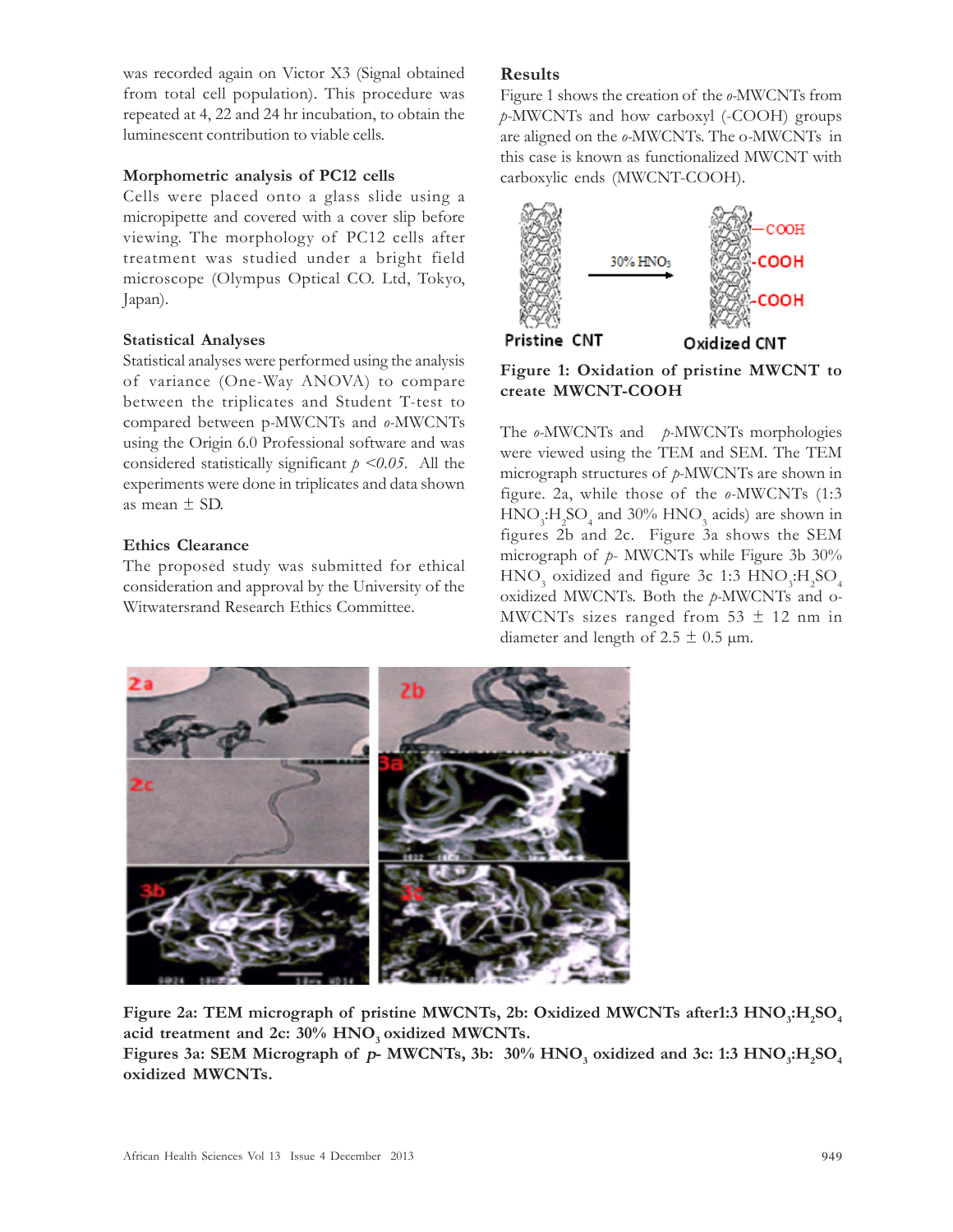The Brunauer-Emmett-Teller (BET) analysis of the various MWCNT are shown in table 1. The surface areas (SA) ranged from  $29.5-36.0 \frac{m^2}{g}$ , average pore volume (0.1-0.16 cm<sup>2</sup>/g) and average pore diameter of pristine (13.4-20.6nm).

The Raman spectroscopy analysis of the pristine,  $30\%$   $\text{HNO}_3$  and  $1:3 \text{ HNO}_3$ : $\text{H}_2\text{SO}_4$  treated MWCNTs are shown in table 2. The band positions were found to range from 1321 cm<sup>-1</sup>- 1327 cm<sup>-1</sup> with ID/IG  $\,$  ration of  $\,$  30%  $\,$  HNO $\,$  treated MWCNTs at 1.01 while that of pristine 1.03 and 1:3  $HNO_3:H_2SO_4$  at 1.39.

The TGA analysis was employed to determine the quality<sup>19</sup> and chemical stability of MWCNTs and to estimate the amount of residual catalyst present in the sample before and after oxidation/purification<sup>20</sup>. The TGA curves of  $p$ -MWCNTs, 30% HNO<sub>3</sub> and 1:3  $HNO<sub>3</sub>:H<sub>2</sub>SO<sub>4</sub>$  acid treated MWCNTs are represented in Figure. 4. The p-MWCNTs were found to decompose easily and reported the highest value of metal catalyst (13.20%). The 30%  $HNO<sub>3</sub>$ oxidation showed 9.70% while 1:3  $HNO<sub>3</sub>:H<sub>2</sub>SO<sub>4</sub>$ reported catalyst impurities of 11.67%. Thus the 30%  $\mathrm{HNO}_3^{}$  treatment removed more metal catalysts than the 1:3  $HNO<sub>3</sub>:H<sub>2</sub>SO<sub>4</sub>$ . Thermal stability of MWCNTs depend on the side wall ''defects'' and the amount of metallic impurities.

|  |  | Table 1: BET results of MWCNTs |
|--|--|--------------------------------|
|  |  |                                |

| Sample                              | SA $(m^2/g)$ | Average pore<br>volume $\text{cm}^3/\text{g}$ | Average pore<br>diameter (nm) |
|-------------------------------------|--------------|-----------------------------------------------|-------------------------------|
| Pristine MWCNTs                     | 31.6         | 0.16                                          | 20.6                          |
| 30% HNO <sub>3</sub> treated MWCNTs | 36.0         | 0.16                                          | 17.3                          |
| 1:3 $HNO2:H2SO4$                    | 29.5         | 0.10                                          | 13.4                          |

| Table: 2 Raman spectra results of pristine, $30\%$ HNO <sub>3</sub> and 1:3 HNO <sub>3</sub> :H <sub>2</sub> SO <sub>4</sub> MWCNTs treated |  |  |  |
|---------------------------------------------------------------------------------------------------------------------------------------------|--|--|--|
|---------------------------------------------------------------------------------------------------------------------------------------------|--|--|--|

| Sample                                                                                       | <b>Band</b> position<br>Intensity ratio |      |    | <b>Band</b> position<br><b>Band</b> width |       | <b>Band</b> intensity<br><b>Band</b> width |    |
|----------------------------------------------------------------------------------------------|-----------------------------------------|------|----|-------------------------------------------|-------|--------------------------------------------|----|
| intensity                                                                                    |                                         |      |    |                                           |       |                                            |    |
|                                                                                              | D1                                      | G    | m  | IG.                                       | ID/IG | D1                                         |    |
| Pristine MWCNTs                                                                              | 1324                                    | 1587 | 37 | 36                                        | 1.03  | 194                                        | 75 |
| $30\%$ HNO <sub>3</sub> acid treated<br><b>MWCNTs</b>                                        | 1321                                    | 1584 | 72 | 71                                        | 1.01  | 182                                        | 74 |
| 1:3 $HNO$ <sub>3</sub> : $H$ <sub>2</sub> SO <sub>4</sub> acid treated 1327<br><b>MWCNTs</b> |                                         | 1582 | 36 | 26                                        | 1.39  | 159                                        | 97 |



Figure 4: Thermal stability of pristine,  $30\%$   $\rm HNO_3$  and 1:3  $\rm HNO_3$ : $\rm H_2SO_4$  oxidised MWCNTs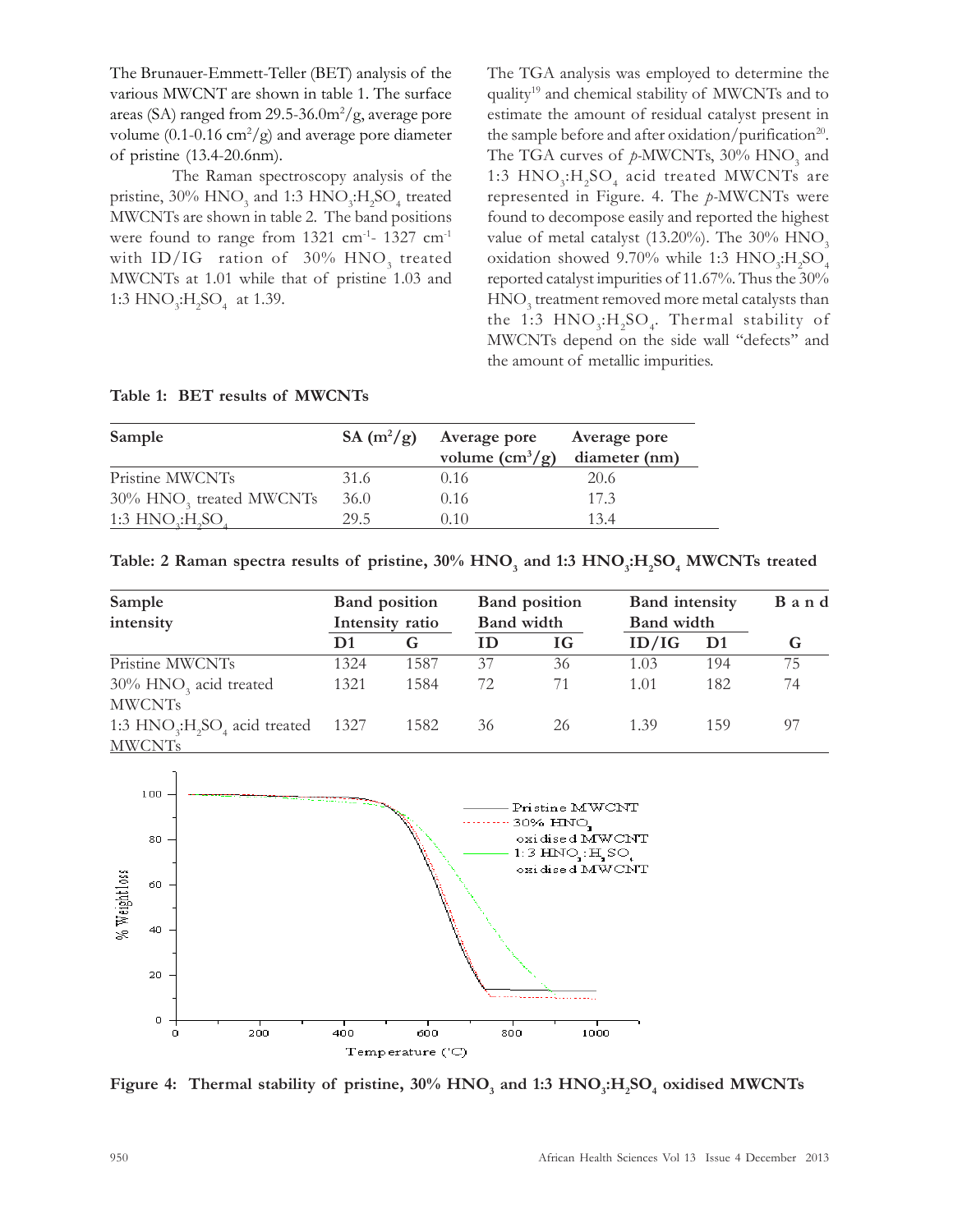The undifferentiated PC12 cells were used to evaluate the cell viability of 30%  $HNO<sub>3</sub>$  as shown in Figure 5. The 30%  $HNO<sub>3</sub>$  o-MWCNTs was used because of the purity when compared to  $p$ -MWCNTs and 1:3  $HNO<sub>3</sub>:H<sub>2</sub>SO<sub>4</sub>$  acid treated. There was a no significant difference between the p-MWCNTs and  $\rho$ -MWCNTs (p<0.05).

In this study the Promega assay was utilized to determine the effect of various concentrations of o-MWCNTs on the viability of cultured PC12 cells as shown in figure 5. After 2 hours of incubation, the 50  $\mu$ g/ml  $\rho$ -MWCNTs resulted in no loss in cell viability whilst after 4hr of incubation the percentage of viable cells was reduced to 79% as compared to the control group (incubated with no MWCNTs).The 100  $\mu$ g/ml and 200  $\mu$ g/ml  $\theta$ -MWCNT showed a reduction in cell viability from 84 and 61% respectively in 2 hours when compared to the control group. After 4 hours the reduction in viability was observed in all the 3 concentrations (50, 100 and  $200 \mu g/ml$ . The cells were found to recover at longer period times of incubation. At 22 hours, 87 % of the cells in 50 to 200  $\mu$ g/ml o-MWCNT concentrations recovered when compared to the control groups. The recovery was found to increase up to 24 hours of incubation with no loss in cell viability. The effect of high concentrations of  $\rho$ -MWCNTs on the viability of PC12 cells was found suppressive only at earlier periods of incubation and this suppressive effect was concentration dependent. This indicates that at shorter (2 and 4hours) incubation in o-MWCNTs affect PC12 cells while at longer period, regeneration can occurs due to adaptation in the o-MWCNTs.

To examine the morphology of PC12 cells, a bright field microscope was used, figure 6 (a)-(b). Figure 6a shows the cells cultured without MWCNTs while Figure 6b shows a typical image of PC12 cells cultured with o-MWCNTs .The microscopic observation showed that the PC12 cells grew and spread with the  $\rho$ -MWCNTs by adhering to the  $\rho$ -MWCNTs (figure 6b). The untreated cells exhibited normal growth with organized cellular structures (figure 6a).



Incubation time (Hrs)





Figure 6: Optical phase contrast microscope photographs of PC12 cells (6a) incubated without oxidized MWCNTs (6b) incubated with oxidized MWCNTs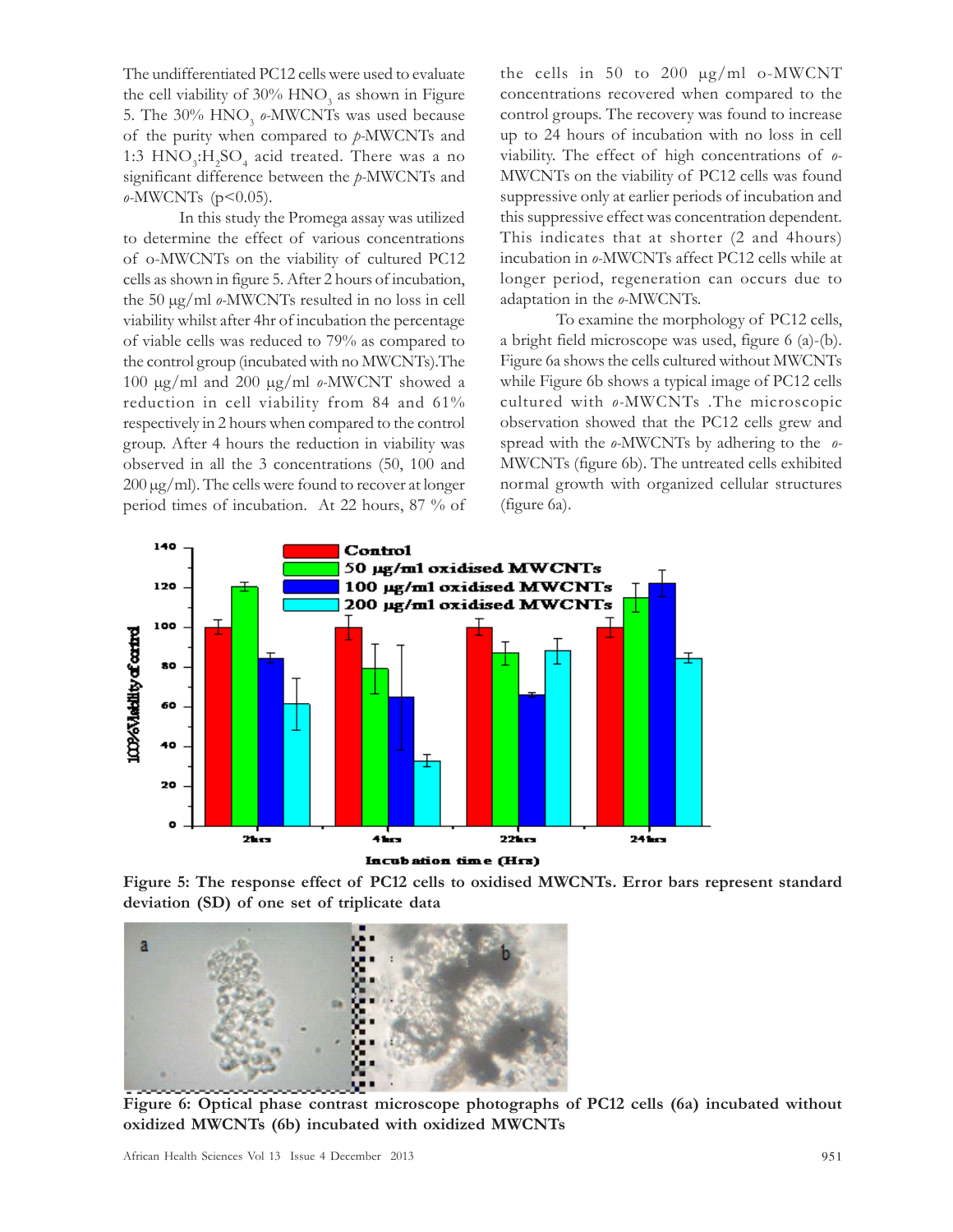## **Discussion**

The synthesis of  $p$ -MWCNTs are widely reported in literature with varied diameters and lengths $1,18$  as well as  $\text{o-MWCNTS}^2$ . The results obtained were similar to those earlier reported by Abdulkareem et al<sup>21</sup> and Yah et al<sup>22</sup> with similar diameters. The SEM images of the p-MWCNTs and o-MWCNTS are shown in Figures.3a-c with length distribution of  $1\pm$  $0.5 \mu$ m. The  $\rho$ -MWCNTs showed different degrees of oxidation with shorter lengths as compared to the p-MWCNTs. These results were similar to those reported by Cheng et al<sup>20</sup> who showed the oxidation MWCNTs with 1:3  $v/v$  HNO<sub>3</sub>:H<sub>2</sub>SO<sub>4</sub> acid. However, their lengths and sizes  $(500nm)$  to 5  $\mu$ m and 940- 974nm) were by far greater than those reported in this study ( $1 \pm 0.5$  µm and  $53 \pm 12$  nm) which may have resulted from the sonication process. The sonication process may lead to destruction of the conjugate bonds on the o-MWCNTS as well as preventing aggregation and agglomeration<sup>4</sup>.

There was no significant difference between the surface area of the  $p$ -MWCNTS and  $q$ -MWCNTS. Though the surface area was not as large as those reported by Bacsa et  $al^{23}$ , it was sufficient enough for analysis.

The Raman spectra differed from those reported by Bacsa et al<sup>23</sup> and Yah et al<sup>18</sup> with higher proportion of tubular carbon. However there was a no significant difference between the p-MWCNTs and  $\rho$ -MWCNTs ( $p$ <0.05) because the p-MWCNTS and o-MWCNTS ID/IG ratio were closer to 1. The determination of the purity of the o-MWCNTS showed 30%  $\rm HNO_3$  acid oxidation the most applicable method similar to that reported by Phillips et al<sup>2</sup>, Dettlaff-Weglikowska et al<sup>24</sup> and Kim et al<sup>25</sup>.

Reports on functionalized MWCNTs toxicity pro-file on neuronal cells are limited. In this study we reported the effect  $\rho$ -MWCNTs on PC12 neuronal cells. The findings demonstrate that high  $(100\mu g/ml$  and  $200\mu g/ml$  concentrations of  $\theta$ -MWCNTs can inhibit PC12 cells proliferation when compared to lower (50  $\mu$ g/ml) concentrations. These were similar to those reported by Bang et  $al^{26}$  that at sufficiently high concentrations, MWCNTs can inhibit reduced PC12 viability. According to reports by Meng et al<sup>27</sup> short exposure of MWCNTs to neuronal cells can lead to up-regulation and expression of neurotrophin pathways with unknown underlying mechanism. Earlier reports by Xu et al <sup>14</sup> showed that carboxyl-terminated MWCNTs can antagonize the 3 types of potassium channels on undifferentiated PC12 cells. However the potassium channels cell

alteration had no significant effect in the generation of reactive oxygen species (ROS)<sup>14</sup>. The ROS may not have been involved in the potassium suppression but the elemental suppression can give a huge impact on neurone electrical impulse transmission and excitation processes<sup>14</sup>.

Since the inhibition of the PC12 cells was found to be dose dependent and at longer incubation period could recover has been observed in similar earlier reports $11,14$ . This phenomenon has been reported by Cheng et al<sup>11</sup> that shorter exposure time of 0.01mg/ml of o-MWCNTs on endothelial cells can cause a slight reduction in cells viability and at longer period a huge cells recovery. This was supported by Xu et al <sup>14</sup> that MWCNT-COOH are time-dependent on PC12 cells but can be irreversible as well. Furthermore Wang et al<sup>15</sup> reported that long and short pristine SWCNTs can cause decrease in PC12 cells viability which are time and dose dependent arising from oxidative stress to nervous system due to neuronal cells injuries. The bright field morphological structures of  $\rho$ -MWCNTs on PC12 cells (Figures 6a & 6b) showed that of  $\rho$ -MWCNTs has no effect on PC12 cells. They were found to be internalized in the PC12 cells. The bright field micrographs results were similar to those reported by Raffa et al<sup>28</sup> where o-MWCNTs was found to internalize in PC12 cells. Although this can be influence by the size and length of the  $\textit{o}$ -MWCNTs<sup>28</sup>.However, the mechanism of o-MWCNT penetration into PC12 cells is yet to be elucidated and the more information needed to augment o-MWCNTs PC12 cells toxicity. The induction of PC12 cell viability according to the findings by Meng et al<sup>27</sup> Iron (Fe) impurities embedded in the  $\theta$ -MWCNTs during the production process can be responsible for the PC12 induction. Therefore, the dynamics of o-MWCNTs cellular involvement in PC12 toxicity and safe applications need further studies.

#### Conclusion

The quality of purified MWCNTs resulting from the 30%  $\mathrm{HNO}_3^{}$  acid treatment was higher than that of 1:3  $HNO<sub>3</sub>:H<sub>2</sub>SO<sub>4</sub>$  acid treated MWCNTs. The response of o-MWCNTs in the PC12 cells was both concentration and time dependent. PC12 cells inhibition was observed at shorter incubation period (2-4 hours). However, at long exposure periods (22- 24 hours) there was massive cells recovery in the present of o-MWCNT doses. Generally the o-MWCNTs in-vitro toxicity studied in PC12 cells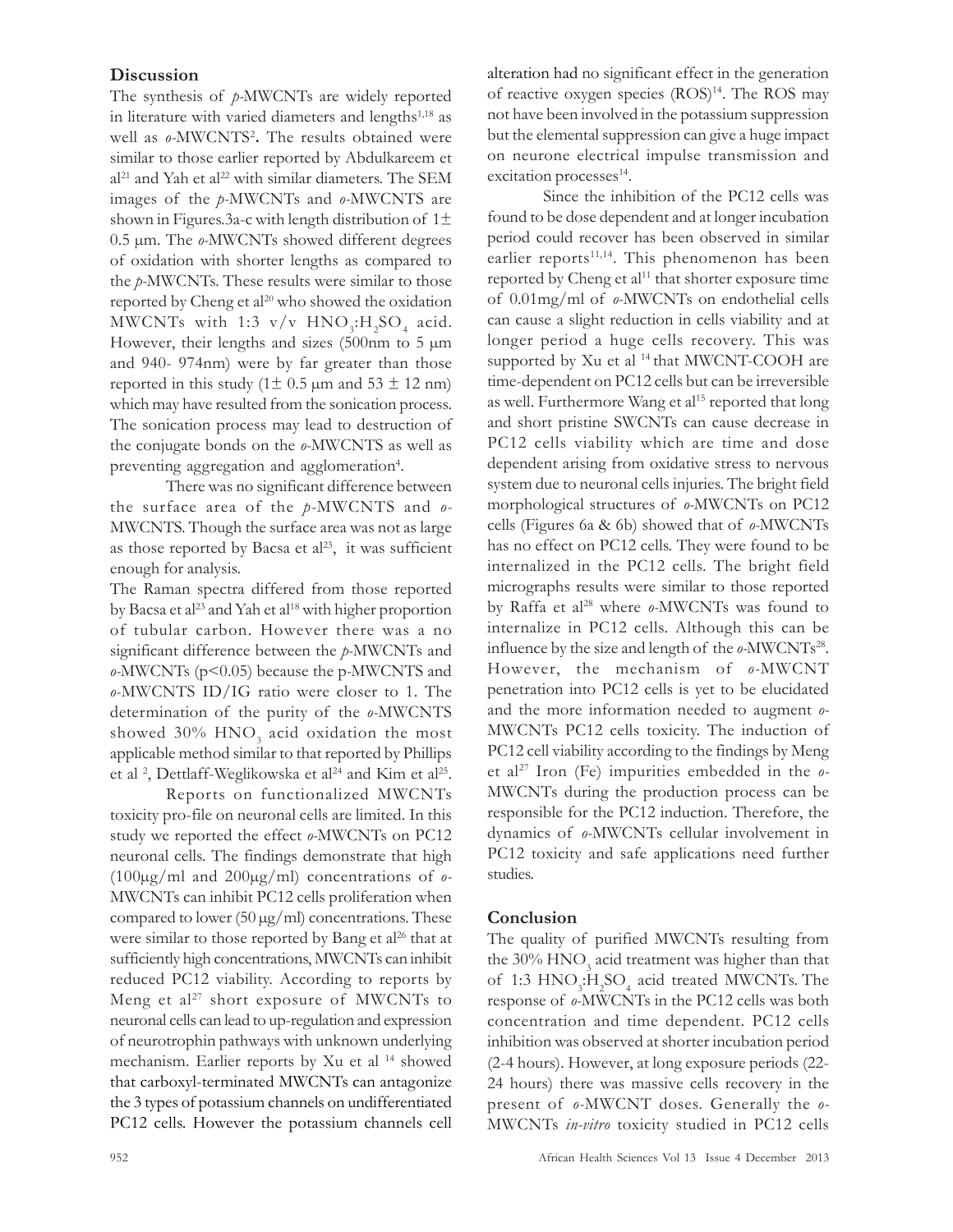showed very minimal adverse effect but their use in biomedical applications need further safety investigation as well as mechanism of cell recovery at longer periods of exposure.

## Acknowledgements

The authors are grateful for the financial support from the National Research Foundation (NRF) of South Africa and NRF Focus Area, Nanotechnology flagship programme, DST/NRF Centre of Excellence. The student bursaries provided by the Wits University are much appreciated.

# References

- 1. Mamvura TA, Iyuke SE, Sibanda V, Yah CS. Immobilisation of yeast cells on carbon nanotubes. South African Journal of Science, 2012; 108(7/8): Art #768.
- 2. Phillips CL, Yah CS, Iyuke SE, Rumbold K, Pillay V. The cellular response effect of Saccharomyces cerevisiae in Multi-Walled Carbon Nanotubes (MWCNTs). Journal of Saudi Chemical Society, 2012; doi:101016/jjscs201201005.
- 3. Bianco A, Kostarelos K, Prato M. Applications of carbon nanotubes in drug delivery. Current Opinion in Chemical Biology, 2005; 9(6) : 674-679.
- 4. Ngoy JM, Iyuke SE, Neuse WE, Yah CS. Covalent Functionalization for Multi-Walled Carbon Nanotube (o-MWCNT) -Folic Acid bound bioconjugate. Journal of Applied Sciences 2011;11(15): 2700-2711.
- 5. Cherukuri P, Bachilo SM, Litovsky SH, Weisman RB. Near-infrared fluorescence microscopy of single-walled carbon nanotubes in phagocytic cells Journal of the American Chemical Society, 2004; 126(48): 15638-15639.
- 6. Shvedova AA, Kisin ER, Porter D, Schulte P, Kagan VE, Fadeel B, Castranova V. Mechanisms of pulmonary toxicity and medical applications of carbon nanotubes: Two faces of Janus? Pharmacology  $\mathcal{Q}^*$  therapeutics, 2009; 121(2): 192-204.
- 7. Wu XZ, Chang WQ, Cheng AX, Sun LM, Lou, HX. Plagiochin E, an antifungal active macrocyclic bis(bibenzyl), induced apoptosis in Candida albicans through a metacaspase-dependent apoptotic pathway. Biochimica et biophysica acta, 2010; 1800(4):439-447.
- 8. Gilmore JL, Yi X, Quan L, Kabanov AA. Novel Nanomaterials for Clinical Neuroscience J Neuroimmune Pharmacol 2008; 3(2): 83–94.
- 9. Sucapane A, Cellot G, Praton M, Giugliano M, Parpura V, Ballerini L. Interactions Between Cultured Neurons and Carbon Nanotubes: a Nanoneuroscience Vignette. Journal of Nanoneuroscience, 2008;1: 1-7.
- 10. Warheit DB, Laurence BR, Reed KL, Roach DH, Reynolds GA, Webb TR. Comparative pulmonary toxicity assessment of single-wall carbon nanotubes in rats. Toxicological ScienIces : An official journal of the Society of Toxicology, 2004;77(1): 117-125.
- 11. Cheng, X Zhong, J Meng, J Yang, M Jia, F Xu, Z Kong, H Xu, H 2011 Characterization of multi walled carbon nanotubes dispersing in water and associateion with biological effects Journal of Nanomaterials Doi :101155/2011/938491.
- 12. Yah CS, Simate GS, Iyuke SE. Nanoparticles toxicity and their routes of exposures PaksJPS: 2012 ; 25(2): 477-491.
- 13. Walkinshaw G, Waters CM. Nuerotixin-induced cell death in neuronal PC12 cells is mediated by induction of apoptosis. Nueroscience, 1994; 63(4): 975-987.
- 14. Xu H, Bai J, Meng J, Hao W, Xu H, Cao J-M. Multi-walled carbon nanotubes suppress Potassium channel activities in PC12 cells. Nanotechnology 2009; 20: 285102 (9pp).
- 15. Wang J, Sun P, Bao Y, Liu J, An L. Cytotoxicity of single-walled carbon nanotubes on PC12 cells. 2011; :Toxicology in Vitro 25 : 242–250
- 16. Zhang T, Xu M, He L, Xi K, Gu M, Jiang Z. Synthesis, characterization and cytotoxicity of phosphoryl choline-grafted water-soluble carbon nanotubes Carbon, 2008; 46(13): 1782-1791.
- 17. Bottini M, Bruckner S, Nika K, Bottini N, Bellucci S, Magrini A, Bergamaschi A, Mustelin T. Multiwalled carbon nanotubes induce T lymphocyte apoptosis Toxicology letters, 2006; 160(2): 121-126.
- 18. Yah CS, Iyuke SE, Simate GS, Unuabonah EI, Bathgate G, Matthews G, Cluett JD. Continuous synthesis of multiwalled carbon nanotubes from xylene using the swirled floating catalyst chemical vapor deposition technique. Journal of Materials Research, 2011; b 26 (5): 623 -632.
- 19. Mansfiled E, Kar A, Hooker SA. Applications of TGA in quality control of SWCNTs. Analytical and Bioanlytical Chemistry, 2010; 396(3): 1071-1077
- 20. Cheng C, Müller KH, Koziol KKK, Skepper JN, Midgley PA, Welland ME, Porter AE. Toxicity and imaging of multi-walled carbon nanotubes